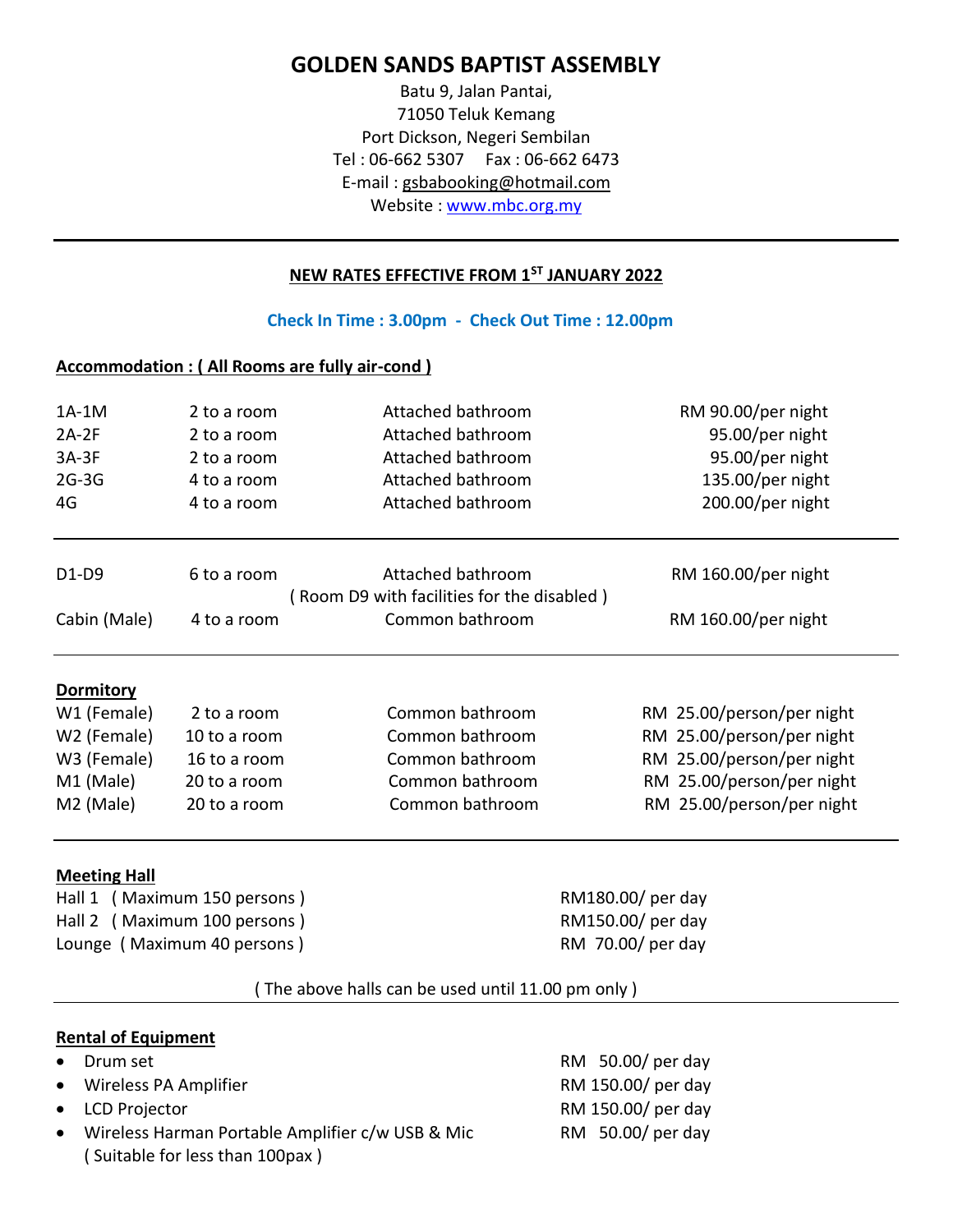# **GOLDEN SANDS BAPTIST ASSEMBLY**

## REGISTRATION FORM

|                                                                            |                                                |                                                                                                                       |                                                                     | Contact No: ________________(H/P) _____________(Office) __________________________(Email)                                         |  |
|----------------------------------------------------------------------------|------------------------------------------------|-----------------------------------------------------------------------------------------------------------------------|---------------------------------------------------------------------|-----------------------------------------------------------------------------------------------------------------------------------|--|
|                                                                            |                                                |                                                                                                                       |                                                                     |                                                                                                                                   |  |
|                                                                            |                                                |                                                                                                                       |                                                                     |                                                                                                                                   |  |
| Number of Participants : _________________                                 |                                                |                                                                                                                       |                                                                     |                                                                                                                                   |  |
| Date Check-In: __________________________________ Check In Time: 3.00 pm   |                                                |                                                                                                                       |                                                                     |                                                                                                                                   |  |
| Date Check-Out: _________________________________ Check Out Time: 12.00 pm |                                                |                                                                                                                       |                                                                     |                                                                                                                                   |  |
| <b>ROOMS</b>                                                               |                                                |                                                                                                                       |                                                                     |                                                                                                                                   |  |
| Type of Accommodation                                                      | Rate Per Day                                   | No. Of Rooms Taken                                                                                                    | No. Of Days                                                         | Amount                                                                                                                            |  |
|                                                                            | <u> 1989 - Johann Barnett, fransk konge</u>    | <u> 1999 - Johann Harry Harry Harry Harry Harry Harry Harry Harry Harry Harry Harry Harry Harry Harry Harry Harry</u> | $\overline{\phantom{a}}$ . The contract of $\overline{\phantom{a}}$ | <b>RM</b><br><u> 1990 - Jan Jawa Barat, prima prima prima prima prima prima prima prima prima prima prima prima prima prima p</u> |  |
|                                                                            |                                                |                                                                                                                       |                                                                     |                                                                                                                                   |  |
|                                                                            |                                                |                                                                                                                       |                                                                     |                                                                                                                                   |  |
|                                                                            |                                                |                                                                                                                       |                                                                     |                                                                                                                                   |  |
|                                                                            | <u>and the state of the state of the state</u> |                                                                                                                       |                                                                     |                                                                                                                                   |  |
|                                                                            |                                                |                                                                                                                       |                                                                     |                                                                                                                                   |  |
| <b>HALL &amp; EQUIPMENTS</b>                                               |                                                |                                                                                                                       |                                                                     |                                                                                                                                   |  |
| Please Tick V                                                              | Rates Per Day                                  |                                                                                                                       | Capacity                                                            |                                                                                                                                   |  |
| Hall No 1                                                                  | RM 180.00                                      |                                                                                                                       | 150 Persons                                                         |                                                                                                                                   |  |
| Hall No 2                                                                  | 150.00                                         |                                                                                                                       | 100 Persons                                                         |                                                                                                                                   |  |
| Lounge                                                                     | 70.00                                          |                                                                                                                       | 40 Persons                                                          |                                                                                                                                   |  |
| Drum Set                                                                   |                                                |                                                                                                                       |                                                                     | Wireless PA Amplifier $\Box$ LCD Projector $\Box$ Wireless Harman Portable Amplifier                                              |  |

### **Terms Of Payments :-**

- a) Reservation will be confirmed upon the receipt of 50% of the total accommodation charges. The balance on arrival.
- b) In the event of cancellation, a written notice is required not later than 90 days prior to the date of function. Otherwise all deposit paid will be forfeited .
- c) Please return your registration form/ payment slip by email to : [gsbabooking@hotmail.com](mailto:gsbabooking@hotmail.com) or fax to 03-7772 3662.
- d) All payments are to be made payable / direct credit to :

|                   | <b>Account Name : MALAYSIA BAPTIST CONVENTION A/C 3</b> |
|-------------------|---------------------------------------------------------|
| <b>Bank</b>       | $:$ PUBLIC BANK BERHAD                                  |
| $A/C$ No          | : 3203327516                                            |
| <b>Swift Code</b> | : PBBEMYKL                                              |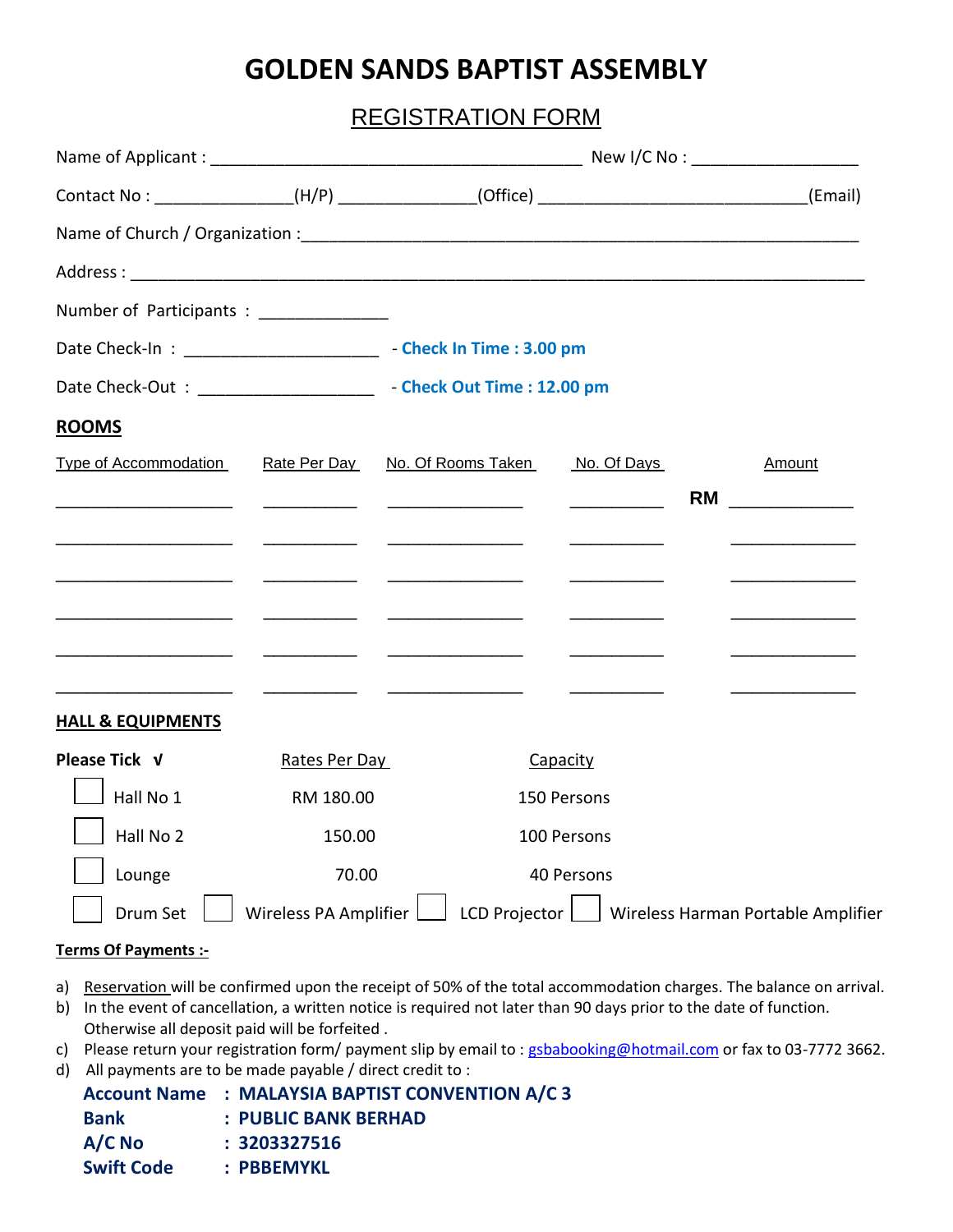

**Albee Mat Chew Geogrades Weekenked**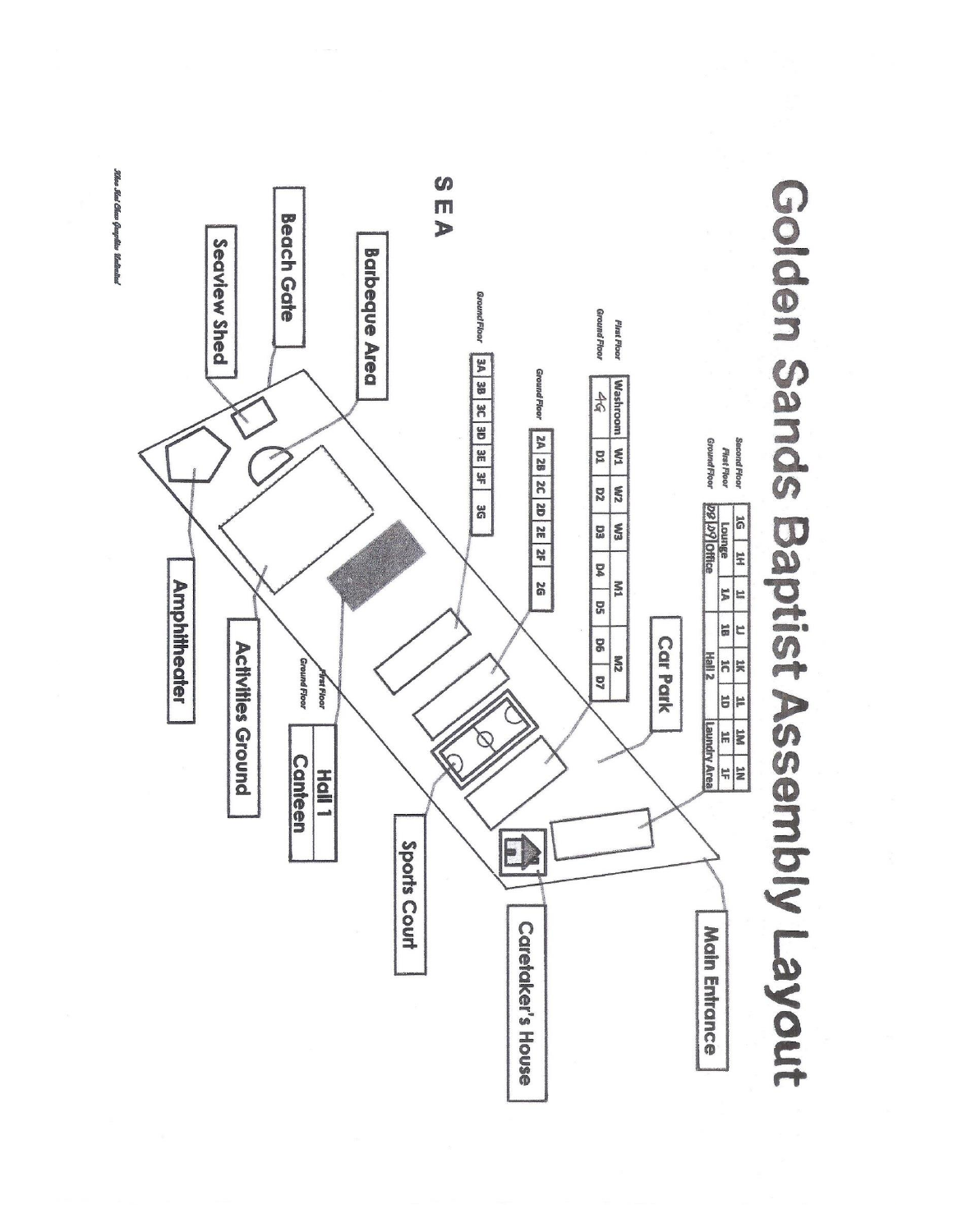# **GOLDEN SANDS BAPTIST ASSEMBLY**

### **RULES FOR CAMPERS**

- 1. Any broken or damaged property including audio and visual equipment must be reported to the Manager immediately, and he/she must make an appropriate replacement. Furniture and other removable items in the Halls or Rooms should not be relocated without the Manager's permission.
- 2. Residents are expected to uphold the Christian faith and maintain sound moral conduct within the premises at all times. Smoking, gambling, profanity, immorality and consumption of alcoholic beverages are strictly prohibited.
- 3. Check in and out times is to be strictly adhered to.
- 4. The number of campers occupying a room or dormitory shall not exceed the number of beds provided. Unregistered campers will not be allowed to stay in the rooms. Children under 10 years of age are allowed to stay for free with their parents after obtaining permission from the office management.
- 5. All lights, taps, air-conditioners must be switched off when not in use.
- 6. All activities at the Camp site must end before 11.00pm. All lights should be turned off by 12 midnight. Silence should be observed after 11 pm until 6 am.
- 7. As this is a Campsite, campers are required to bring their own personal toiletries and towels.
- 8. Campers are permitted to use the iron at the laundry room located at the ground floor of the three storey block. **Ironing in rooms is strictly prohibited**. A sum of RM150 for mattress and RM80 for bed sheet / blanket and RM50 for each shampoo or body lotion dispenser will be imposed for damages incurred.
- 9. No food or drinks (except water) should be taken into the rooms. Cooking is not allowed on the premises.
- 10. The Management shall not he held liable or responsible for any loss or damage to personal belongings, nor will it be held responsible for any injury or mishap or death of persons occurring within the premises of the Centre. However, the Site Overseer will be available to give assistance in the event of an emergency.
- 11. In view of the floor structure in Hall 1, jumping is strictly prohibited. The Management will not be held responsible should there be any accidents.
- 12. No plucking of flowers, plants or fruits within the premises.
- 13. No pets are allowed in the rooms. Campers at Golden Sands Baptist Assembly are expected to observe the presence of neighborhood with respect.
- 14. The Leader or Person-in-charge shall be responsible for the behavior and conduct of his/her members including keeping the premises and beach area clean. One of the aspects is to correctly dispose sanitary napkins and all rubbish.
- 15. No candles are allowed to be used in the rooms or Meeting Halls.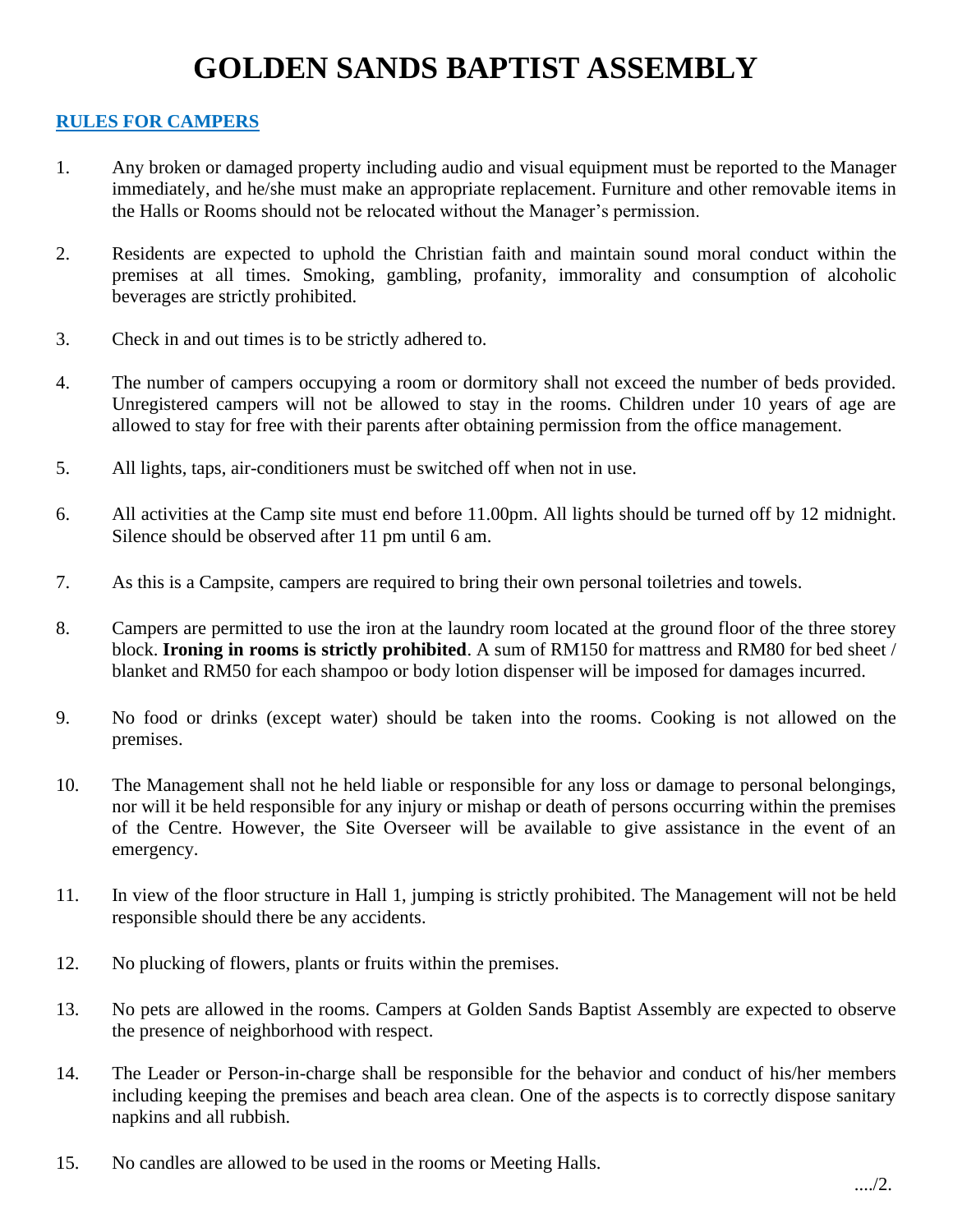16. Campers are not allowed to stick paper, bills etc on the walls of any part of the premises. Only thumb tacks can be used on the notice board provided. Tape and glue are strictly prohibited.

### **17. Cancellation Penalty**

Forfeiture of payment shall apply for cancellation of reservation as follows : Less than 3 months notice (in writing ) : 100% forfeit (No refund) Less than  $6$  months (in writing ) :  $50\%$  forfeit Postponement less than 2 months : 100% forfeit (No refund) ( Postponement is only allowed within the same year and not beyond )

- 18. Free cancellation of rooms, limited to 2 rooms only can be done within 30 days from the date of checkin. If the cancellation is for more than 2 rooms, a 50% of each room rate will be charged according to the numbers of days booked.
- 19. The Management Office reserves the right to disallow the use of the camp site by any groups, bodies, organizations or individuals.
- 20. No buses are allowed to park inside the campsite compound.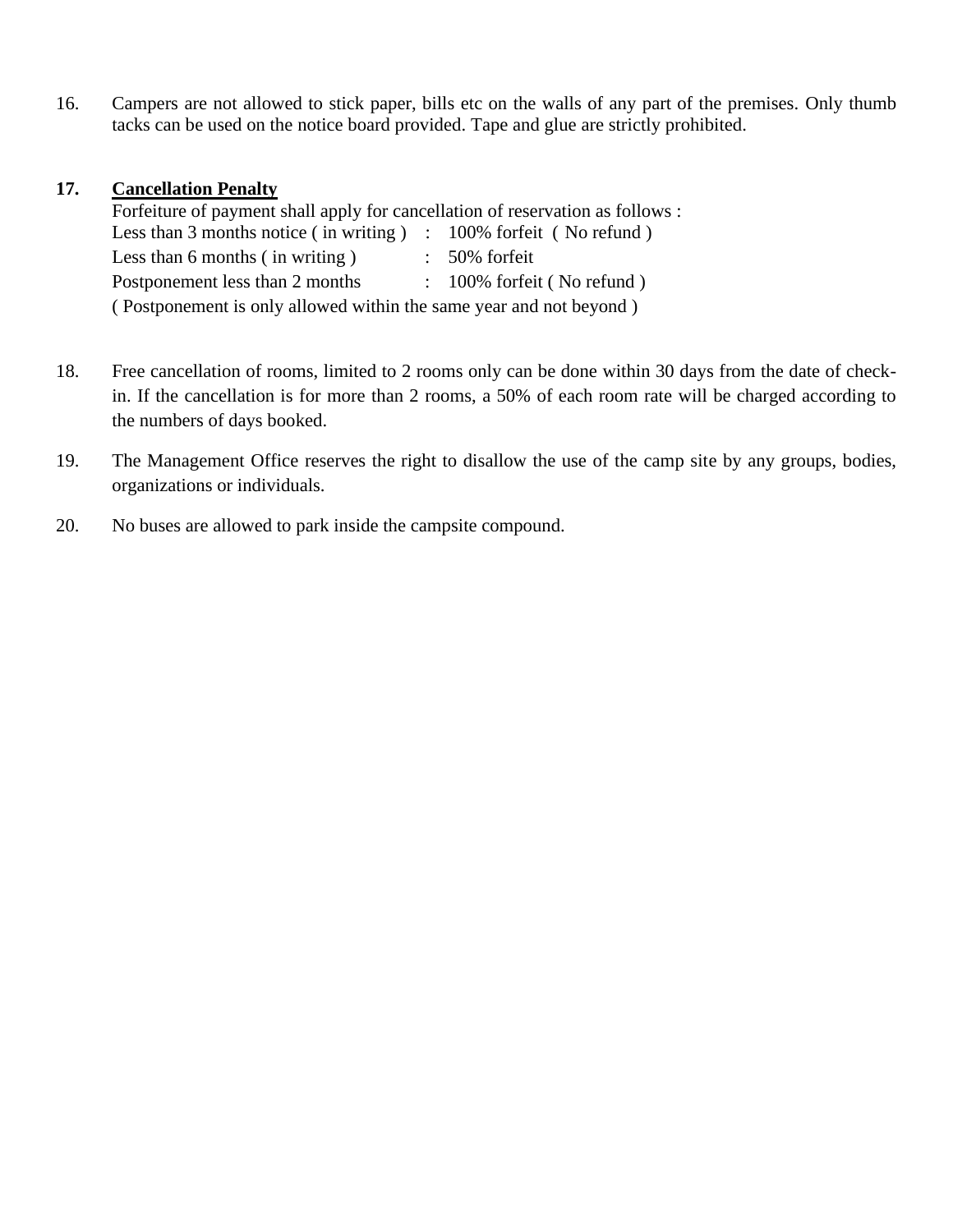## **DINING REGULATION**

- 1. The Catering Service is available to any group size above 20 people.
- 2. The authorized cook will undertake all food preparations. No cooking or outside food is allowed within the premises.
- 3. Should there be a change in the number of campers other than that stated in the reservation form, the cook must be notified not less than 3 days in advance before the start of the camp. Otherwise meal charges will be charged according to the number of campers stated in the registration form. Plates will be allocated based on the number of registered campers only. Any request for additional plates will be charged accordingly to the rate of the meal ordered.
- 4. Requests for special preparations are accepted if notice is given to the cook 24 hours in advance. Additional food and desserts can be obtained from the cook at additional cost if available.
- 5. Canteen to be used for meals only. Meetings, or any other activities cannot be held at the canteen without consent given by the Management Office.
- 6. Cutlery and dining utensils are not permitted to be removed from the dining area.
- 7. Menu for meals must be informed or sent to the caterer **2 weeks** before the start of the camp.
- 8. Meal times are indicated follows :-

| <b>Meals Time</b>      |
|------------------------|
| 7.30am to 8.30am       |
| 12.30pm to $1.30$ pm   |
| $6.30$ pm to $7.30$ pm |
|                        |